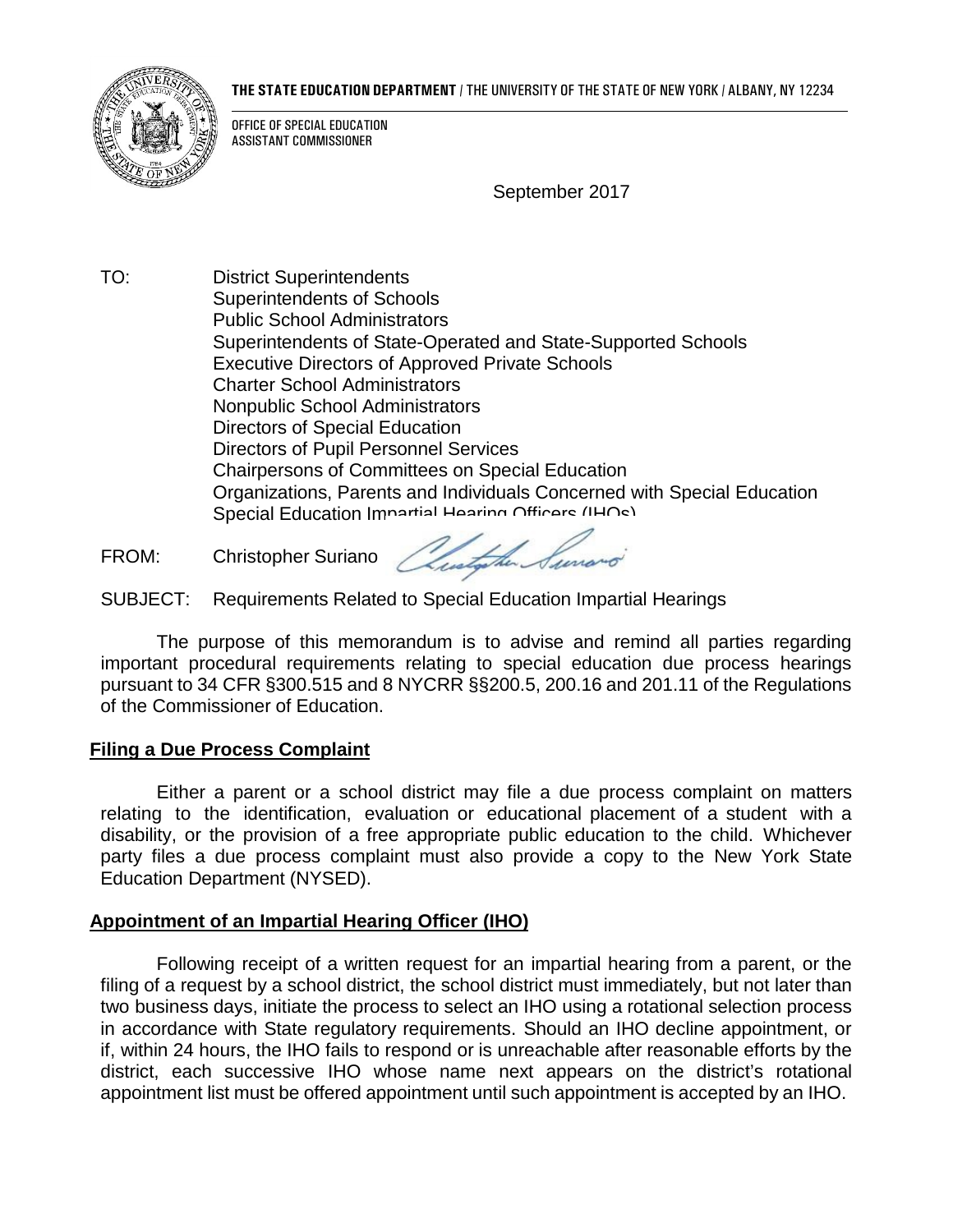The IHO may not accept appointment unless he or she is available to make a determination of sufficiency of a due process complaint notice within five days of receiving such a request and to initiate the hearing as follows:

- 1) When a school district files a due process compliant notice, the hearing or prehearing conference must commence within the first 14 days after the date upon which the IHO is appointed; or
- 2) When a parent files a due process complaint notice, the hearing or pre-hearing conference must commence within the first 14 days after:
	- a. the IHO receives the parties' written waiver of the resolution meeting; or
	- b. the IHO receives the parties' written confirmation that a mediation or resolution meeting was held but no agreement could be reached; or
	- c. the expiration of the 30-day resolution period, whichever occurs first; unless
	- d. the parties agree in writing to continue mediation at the end of the 30-day resolution period, in which case, the hearing or pre-hearing conference shall commence within the first 14 days after the IHO is notified in writing that either party withdrew from mediation.

For an expedited due process hearing, an IHO may not accept appointment unless available to hold the hearing and render the decision within the time period for the expedited hearing.

Once an appointment is accepted by an IHO, the board of education or trustees shall immediately appoint the IHO to conduct the hearing. A board of education may designate one or more of its members to appoint the IHO. A copy of the due process request should not be provided when an IHO is initially contacted for availability to accept appointment to a case. A copy should only be provided to the IHO after the IHO has confirmed his or her availability and is appointed by the board of education.

Acceptance of an appointment by an IHO means that he or she is fully available to hear the case through to its conclusion. It is inappropriate and contrary to the interests of the parties and judicial economy for an IHO to refuse appointment for reasons such as the complexity of the case, prior recusals of IHOs from appointment in the case, prior experience with particular litigants or other similar reasons.

However, it is appropriate and necessary for an IHO to recuse him or herself following appointment for a justifiable reason under the following limited circumstances:

- 1) When the personal or professional interest of the IHO would conflict with his or her objectivity in the hearing; or
- 2) When the IHO becomes unavailable or unable (for example due to extenuating personal reasons) to complete the hearing.

Upon the recusal of an IHO following his or her appointment, the district must immediately appoint another IHO using the rotational selection process referenced above. Following such a recusal and new appointment, either party may request the newly appointed IHO to: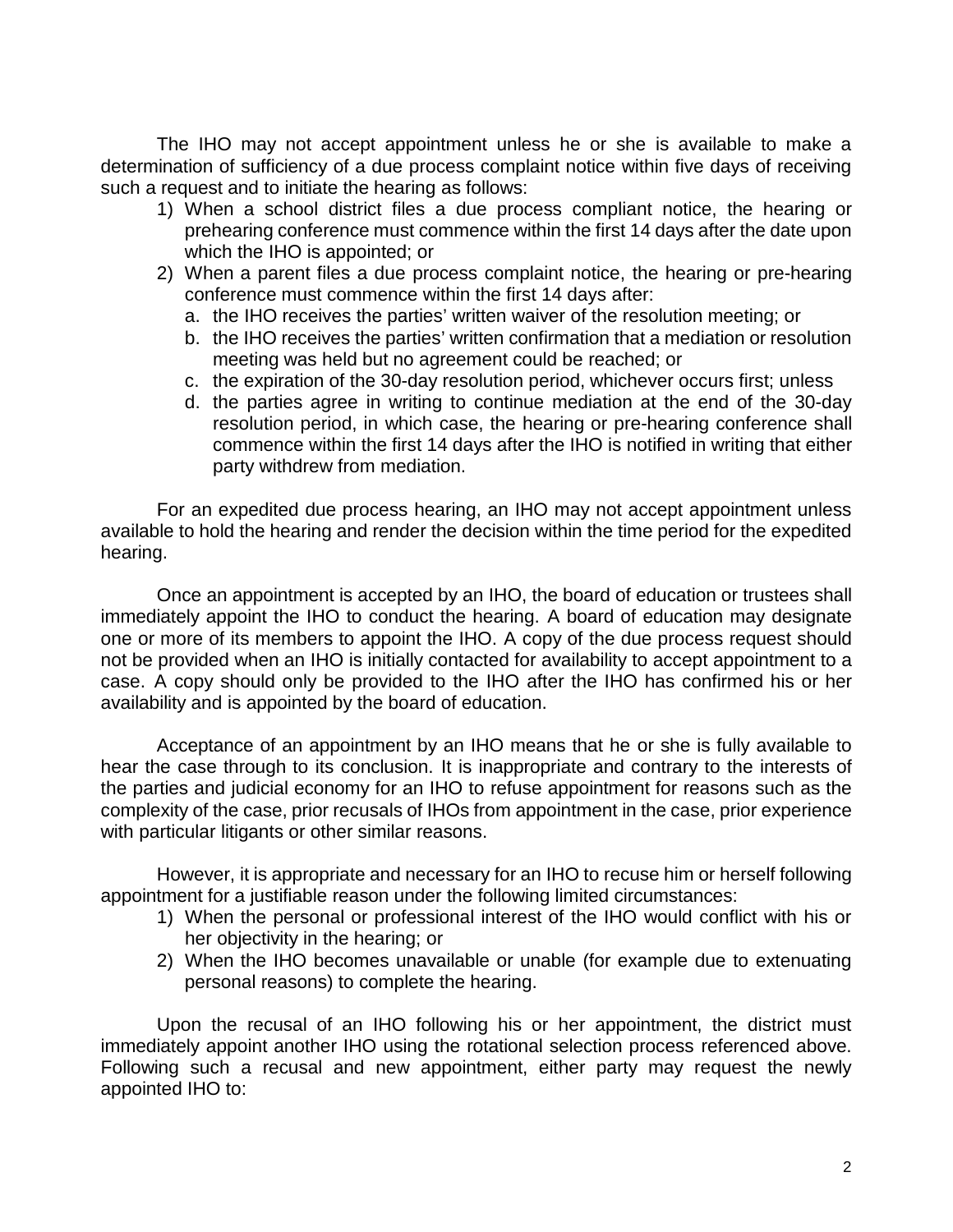- 1) Issue a decision based on the record established to date if the hearing has been completed;
- 2) Continue the hearing building upon the record established to date; or
- 3) Continue the hearing with the development of a new record.

# **Due Process Hearing Timelines**

If a school district files a due process complaint, the IHO's decision must be rendered and mailed or provided electronically to the parties not later than 45 days (30-days for a preschool child) from the day after the public agency's complaint is received by the other party and NYSED.

If a parent files a due process complaint, the decision is due not later than 45 days from the day after one of the following events, whichever shall occur first:

- 1) Both parties agree in writing to waive the resolution meeting;
- 2) Either the mediation or resolution meeting starts but before the end of the 30-day period, the parties agree in writing that no agreement is possible;
- 3) Both parties agree in writing to continue the mediation at the end of the 30-day resolution period, but later the parent or public agency withdraws from the mediation process; or
- 4) The expiration of the 30-day resolution period.

In cases where extensions of time have been granted beyond the applicable required timelines, the decision must be rendered and mailed no later than 14 days from the date the IHO closes the record. Consistent with the intent of rendering timely decisions, if the new decision date is earlier than the 14<sup>th</sup> day from the date the IHO closes the record, the earlier date should be the new decision date.

# **Expedited Hearing Timeline:**

An expedited due process hearing occurs according to the following time period, unless the parent and school district agree in writing to waive the resolution meeting or agree to use mediation:

- 1) A resolution meeting occurs within seven days of receiving notice of the due process complaint.
- 2) The expedited due process hearing may proceed unless the matter has been resolved to the satisfaction of both parties within 15 days of receipt of the due process complaint.
- 3) The expedited due process hearing occurs within 20 school days of the date the complaint requesting the hearing is filed.
- 4) The IHO must make a determination within 10 school days after the hearing.

No extension to an expedited impartial hearing timeline may be granted.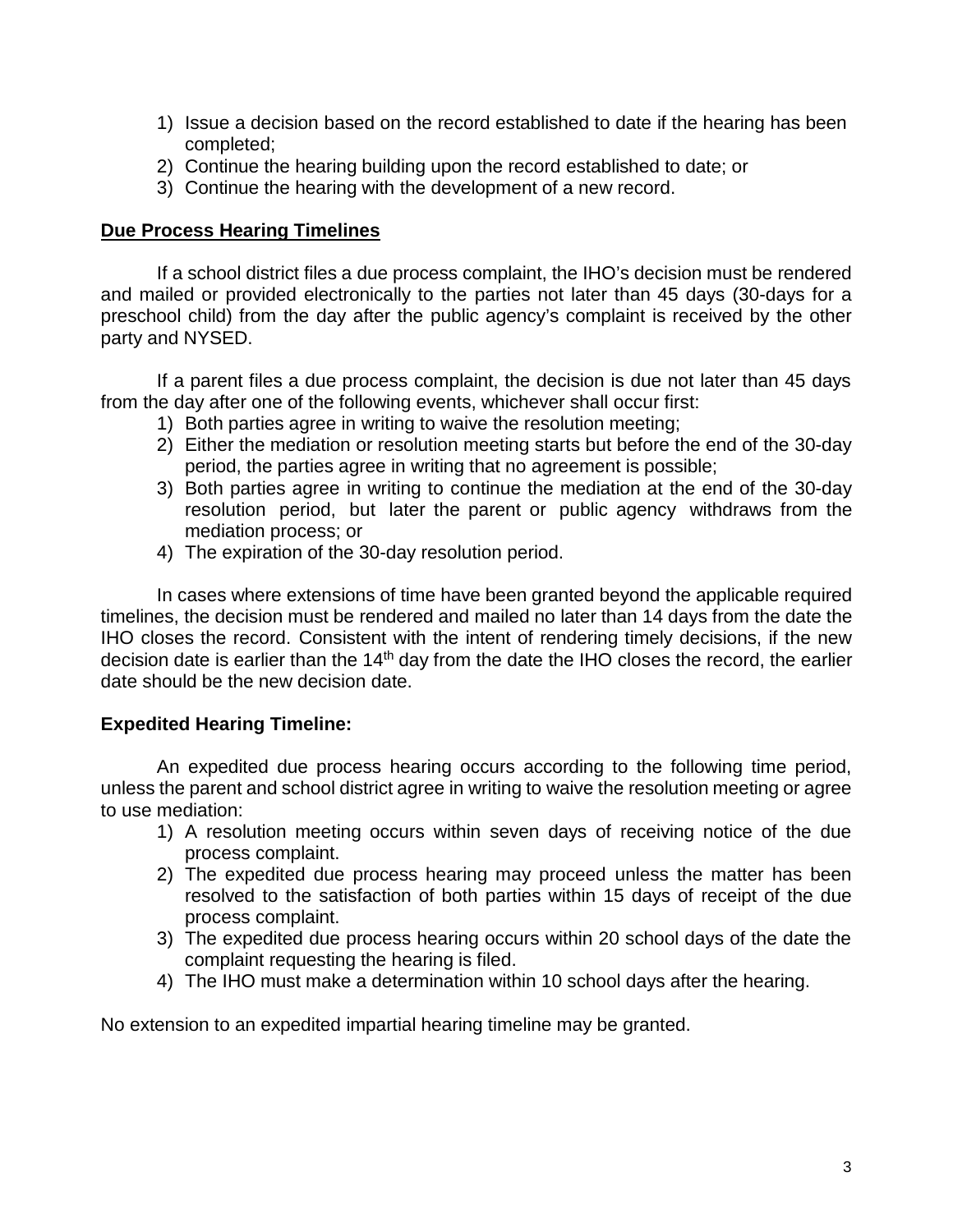# **Extensions to the Due Process Hearing Timeline**

An IHO may grant specific extensions of time beyond the periods required by regulation at the request of either the school district or the parent.

- 1) An IHO may not solicit extension requests.
- 2) An IHO may not grant extensions on his or her own behalf or unilaterally issue extensions for any reason.
- 3) Each extension shall be for no more than 30 days.
- 4) Not more than one extension at a time may be granted.
- 5) The IHO must promptly respond in writing to each request for an extension, setting forth the facts relied upon for each extension granted.
- 6) The reason for each extension must be documented in the record.
- 7) The IHO may render an oral decision to an oral request for an extension if the discussions are conducted on the record, but must subsequently provide that decision in writing and include it as part of the record.
- 8) For each extension granted, the IHO must set a new date for rendering his or her decision (mailing the decision to the parties), notify the parties in writing of such date, and, as required, revise the schedule of remaining hearing dates set forth in any written pre-hearing order issued to ensure that the IHO's decision is issued by the revised decision due date.

The IHO may grant a request for an extension only after fully considering the cumulative impact of the following factors:

- 1) Whether the delay in the hearing will positively contribute to, or adversely affect, the child's educational interest or;
- 2) Whether a party has been afforded a fair opportunity to present its case at the hearing in accordance with the requirements of due process;
- 3) Any adverse financial or other detrimental consequences likely to be suffered by a party in the event of delay; and
- 4) Whether there has already been a delay in the proceeding through the actions of one of the parties.

Absent a compelling reason or a specific showing of substantial hardship, a request for an extension shall not be granted because of:

- 1) School vacations;
- 2) A lack of availability resulting from the parties' and/or representatives' scheduling conflicts;
- 3) Avoidable witness scheduling conflicts; or
- 4) Other similar reasons.

An extension may be granted for settlement discussions between the parties upon a finding of good cause based on the likelihood that a settlement may be reached. No extension may be granted after the record close date.